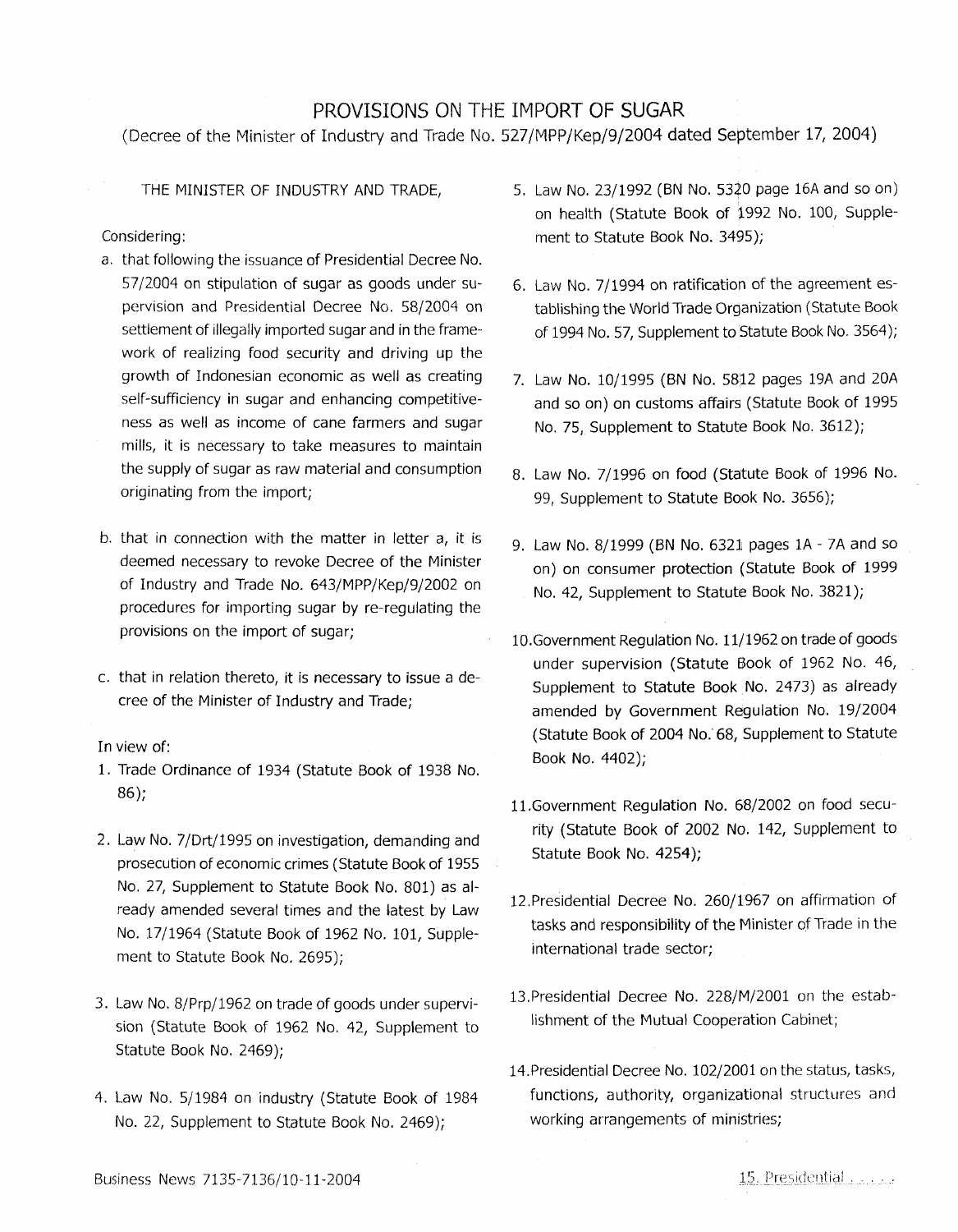- 15.Presidential Decree No. 109/2001 on first-echelon organizational units and tasks of ministries;
- 16.Presidential Decree No. 57/2004 (BN No. 7093 page 4A) on stipulation of goods under supervision;
- 17.Presidential Decree No. 58/2004 (SN No. 7092 pages 30A - 31A) on settlement of illegally imported sugar;
- 18.Decree of the Minister of Industry and Trade No. 229/ MPP/Kep/1997 **(BN No.** 6032 pages SA - 7A) on import general provisions;
- 19.Decree of the Minister of Industry and Trade No. 230/ MPP/Kep/7/1999 (BN No. 6032 pages 7A - 12A) on goods subjected to import control as already amended several times and the latest by Decree of the Minister of Industry and Trade No. 406/MPP/Kep/6/2004;
- 20.Decree of the Minister of Industry and Trade No. 86/ MPP/Kep/3/2001 on the organization and working arrangement of the Ministry of Industry and Trade;
- 21.Decree of the Minister of Industry and Trade No. 141/ MPP/Kep/3/2002 (BN No. 6741 pages 2A - 3A) on special importer identity number (NPIK);
- 
- 23.Decree of the Minister of Finance No. 545/KMK.01/ mation about the imported sugal. 2003 (BN No. 7044 pages 28A - 30A) on stipulation

#### To revoke:

Decree of the Minister of Industry and Trade No. 643/ MPP/Kep/9/2002 on provisions on the import of sugar.  $(1)$ The raw sugar as meant in Article: 1 point 2 which can

#### To stipulate:

THE DECREE OF THE MINISTER OF INDUSTRY AND TRADE ON THE PROVISIONS ON THE IMPORT OF SUGAR

#### Article 1

Referred to in this decree as:

- 1. Sugar shall be raw sugar, refined sugar and planta-· tion white sugar.
- 2. Raw sugar shall be sugar used as raw material of production, subsumed into Tariff Heading/HS No. 1701.11.00.00 and 1701.12.00.00.
- 3. Refined sugar shall be sugar used as raw material of production, subsumed into Tariff Heading/HS No. 1701.99.11.00 and 1701.99.19.00.
- 4. Plantation White Sugar shall be sugar directly consumable without further process, subsumed into Tariff Heading/HS No. 1701.91.00.0© and 1701.99.90.00.
- 5. ICUMSA Number shall be a parameter of value of purity related to color of sugar, measured on the basis of international standards, in international unit (IU).
- 6. Recommendation shall be a document issued by the authorized institution of institution/unit concerned, which provides technical explanation and is not import license/approval.
- 7. Verification or technical surveillarce of the import of 22.Decree of the Minister of Industry and Trade No. 40/ sugar shall be inspection of import of sugar by sur-MPP/Kep/1/20034 (BN No. 6836 pages 15A - 26A) on veyor with regard to completeness and truth of  $\mathbf{I}$ iimporter identity number (API); censing documents and administrative requirements owned by sugar importers as well as technical infor
	- of systems of classifications of goods; 8. Minister shall be the Minister of Industry and Trade.
		- DECIDES: 9. Director General shall be the Director General of Foreign Trade, Ministry of Industry and Trade.

be imported shall have INCUMSA Number minimally 1200 IU and the refined sugar as meant in Article 1 point 3 which can be imported shall have ICUMSA Number maximally 45 IU.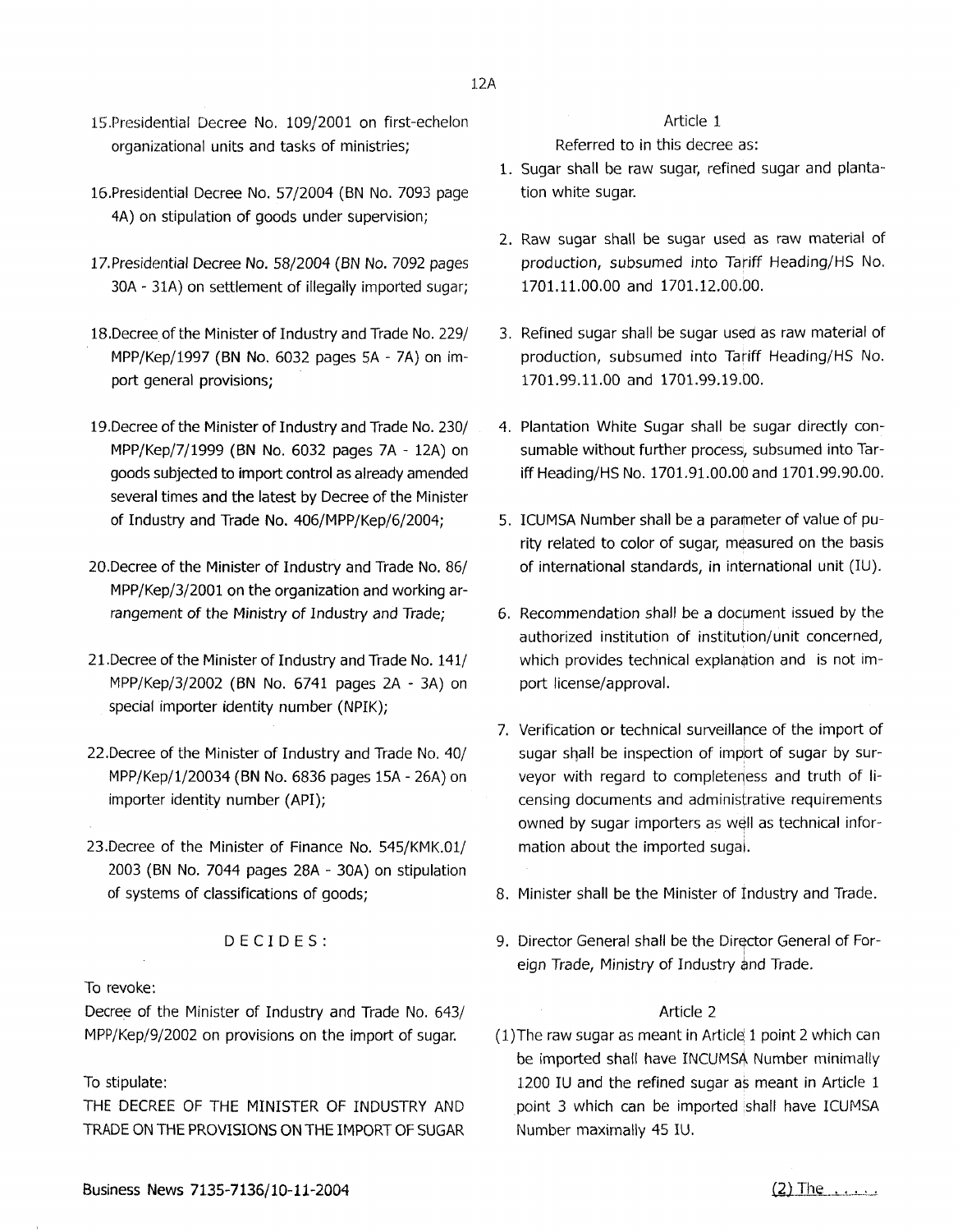13A

- (2)The raw sugar and refined sugar as meant in paragraph (1) only can be imported by companies already securing recognition as sugar producer importer, hereinafter called IP Sugar.
- (3)The raw sugar and refined sugar imported by the IP Sugar as meant in paragraph {l) only can be used as raw material of production of industries owned the IP Sugar and cannot be traded and transferred.
- (4)Refined sugar resulting from industries owned by IP Sugar, with raw material originating from imported raw sugar only can be traded or distributed to industries and cannot be traded on the domestic market.

## Article 3

- {l)Recognition of IP Sugar as meant in Article 2 shall be stipulated by the Director General.
- (2)Companies planning to secure recognition as IP Sugar as meant in paragraph {l) shall submit written applications to the Director General by enclosing:
	- a. industrial business license/industry registry number or other equivalent business license issued by the authorized institution;
	- b. Producer Importer Identity Number (API-P) or Approved Importer Identity Number (API-T);
	- c. Corporate Registry Number {TOP);
	- d. Taxpayer Code Number (NPWP);
	- e. Recommendation from:
		- 1) the Director General of Chemical, Agro and Forest Product Industries, Ministry of Industry and Trade, in the case of the import of raw sugar and refined sugar being used as raw material of refinery or other industries; or
		- 2) the Director General of Plantation Production Development, Ministry of Industry and Trade, in the case of the import of raw sugar/refined sugar being used as raw materials of factories of plantation white sugar.
		- 3) the recognition as IP Sugar as meant in paragraph (2) shall cover, among other, the validity period of recognition as IP sugar, volume of sugar, kind of sugar and destination port.

## Article 4

- ( 1) Based on the written application of the companies as meant in Article 3 paragraph (2), the Director General shall issue or reject recognition as IP Sugar not later than 15 (fifteen) working days as from the date of receipt of application.
- (2)The model of document of recognition as IP Sugar shall be contained in Attachment I to this decree.

## Article 5

The recognition as IP Sugar as meant in Article 2 shall be effective for one year at the maximum and can be extended.

## Article 6

- (l)Companies already securing recognition as IP Sugar shall convey written report to:
	- a. the Director General in this case the Director of Import, Ministry of Industry and Trade, every month on the realization of the import of raw sugar and refined sugar not later than the 15th of the ensuing month after the month when the import is realized;
	- b. the Director General of Chemical, Agro and Forest Product Industries, in this case the Director of Agro Industries, Ministry of Industry and Trade, every 6 (six) months on the realization of production and distribution of processed products of refinery industry or other industries, not later than the 15th of the ensuing month after the six month period when the production and distribution of the processed product are realized;
	- c. the Director General of Plantation Production Development in this case the Director of Seasonal Plant, Ministry of Agriculture every 6 (six) months on the realization and distribution of processed product of plantation white sugar factories, not later than the 15th of the ensuing month after the six month period when the production and distribution of the processed product are realized.
- (2)The model of the written report of the companies already securing recognition as IP Sugar as meant in paragraph (1) shall be: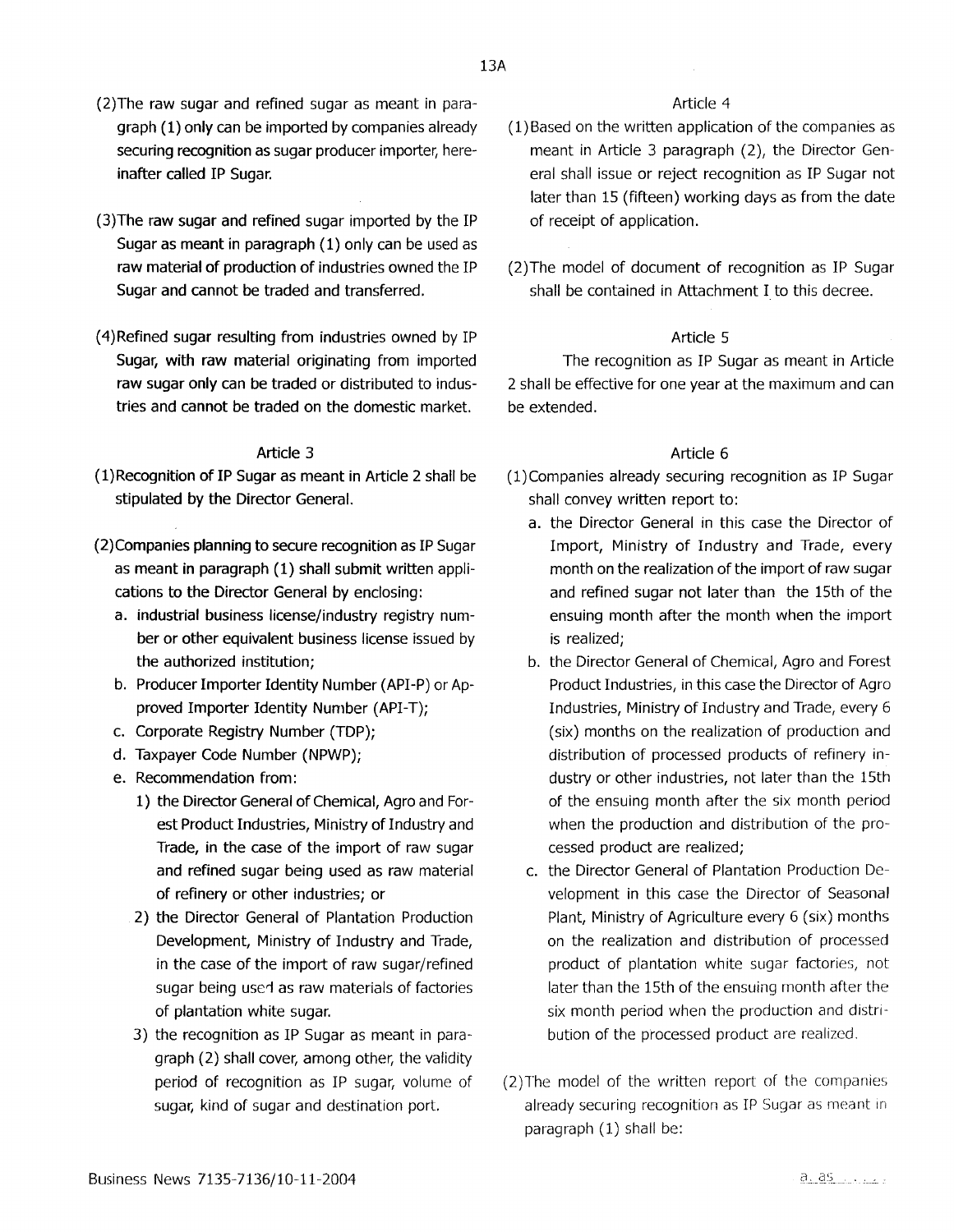- a. as contained in Attachment II to this decree in the case of the realization of the import to the Director General in this case the Director of Import, Ministry of Industry and Trade;
- b. stipulated respectively by the Director General of Chemical, Agro and Forest Product Industries, Ministry of Industry and Trade and the Director General of Plantation Production Development, Ministry of Agriculture in the case of the realization and distribution of processed product as meant in paragraph (1) letters band c.

- $(1)$ The plantation white sugar as meant in Article 1 point 4 which can be imported shall have ICUMSA Number from 100 IU and 300 IU.
- (2)The plantation white sugar as meant in paragraph (1) only can be imported:
	- a. outside the period:
		- one month before the milling season of smallholder cane;
		- milling season of smallholder cane;
		- two months after the milling season of smallholder cane.
	- b. if the price of plantation white sugar at the farmer level exceeds Rp 3,410 (three thousand four hundred and ten rupiahs) per kg;; and/or
	- c. if the production and/or stock of plantation white sugar in the country is/are not sufficient to meet the need.
- (3)The milling season of smallholder cane as *meant* in paragraph (2) letter a shall be stipulated by the Minister of Agriculture.
- ( 4) The stipulation of the condition when the price of plantation white sugar at the farmer level exceeds Rp 3,410 (three thousand four hundred and ten rupiahs) per kg and/or the condition when the production or stock of plantation white sugar is not sufficient to meet the need as meant in paragraph (2) fetters b and c shall be based on result of coordinating meeting between institutions/agencies and associations concerned.

cies and associations concerned.

(6)The volume of sugar that needs to be imported to meet the domestic need shall be stipulated on the basis of result of coordinating meeting between insti· tutions/agencies and associations concerned after considering the matters as contained in paragraphs (4) and (5).

## Article 8

The import of plantation white sugar fulfilling the provisions as meant in Article 7 paragraphs (1) and (2) only can be realized by companies already securing the appointment as Registered Importers of Sugar, hereinafter called IT Sugar.

## Article 9

- (l)The appointment of IT Sugar as meant in Article 8 shall be stipulated by the Director General.
- (2)Companies planning to secure the appointment as IT Sugar as meant in paragraph (1) shall be companies with at least 75% (seventy percent) of their cane resulting from:
	- a. cane farmers; or
	- b. cooperation with local cane farmers.
- (3)The evidence of acquisition of cane as meant in paragraph (2) shall be based on certificate of acquisition of cane from the association of local cane farmers.
- ( 4) Companies already fulfilling the provisions as meant in paragraph (2) shall submit written application to the Director General by enclosing:
	- a. trading business license or other equivalent business license issued by the authorized institution;
	- b. Importer Identity Number (API);
	- c. Corporate Registry Number (TDP);
	- d. Special Importer Identity Number (NPIK) of sugar;
	- e. Taxpayer Code Number (NPWP).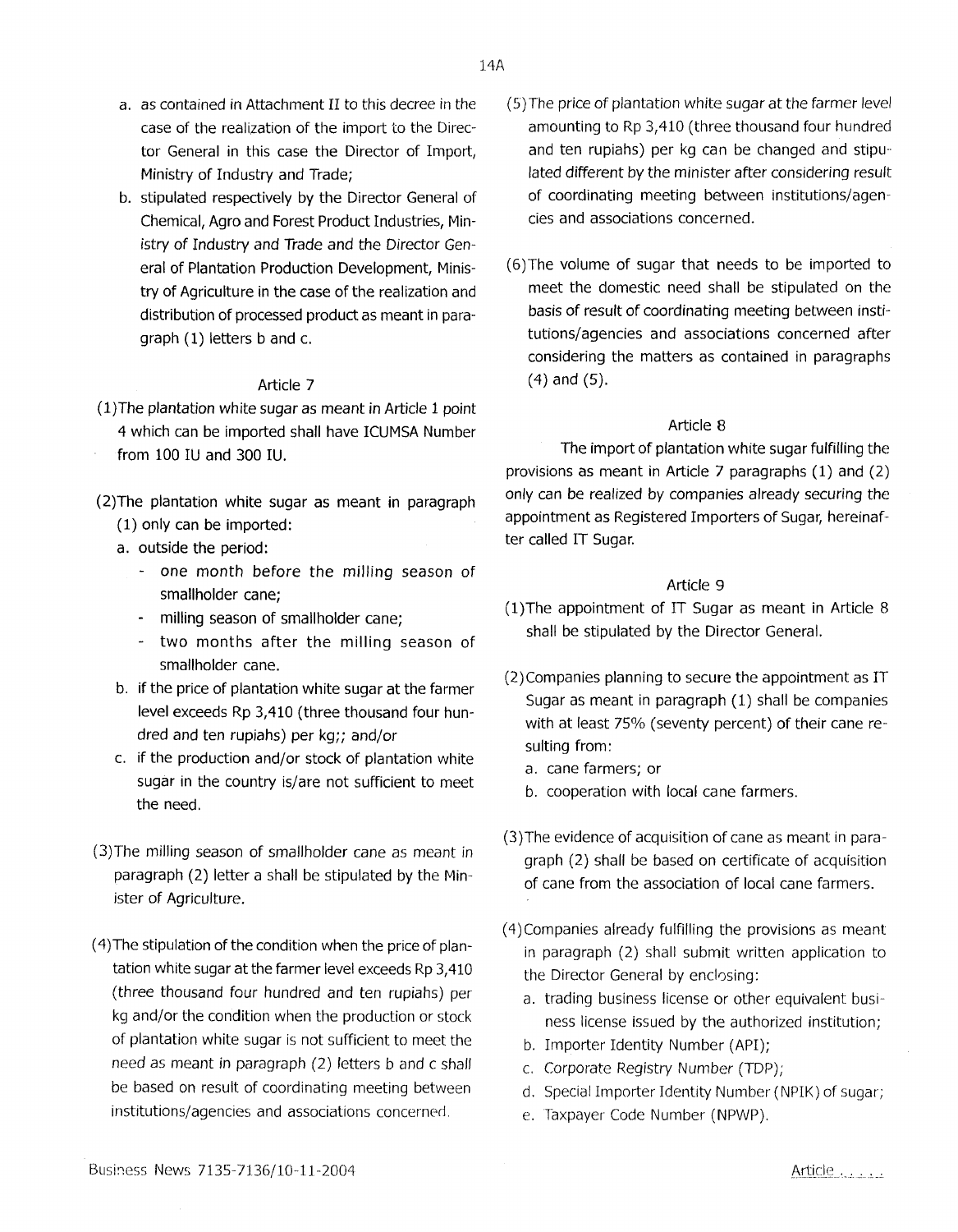- ( 1) Based on the written application of companies as meant in Article 9 paragraph (4), the Director General shall issue approval or rejection of appointment as IT Sugar not later than 15 (fifteen) working days as from the date of receipt of the applications.
- (2)The model of document of appointment as IT Sugar shall be contained in Attachment III to this decree.

## Article 11

The appointment of IT Sugar as meant in Article 9 shall be effective for 3 (three) years at the maximum and can be extended.

#### Article 12

- ( 1 )The import of plantation white sugar by IT Sugar shall secure import approval first from the Director General.
- (2)The import as meant in paragraph (1) shall contain, among others, the validity period of import approval, volume of sugar, kind of sugar and destination port..

#### Article 13

- $(1)$ Companies already securing the appointment as IT Sugar shall prop up sugar price if the price of plantation white sugar at the farmer level is below Rp 3,410.00 (three thousand four hundred and ten rupiahs) per kg, in cooperation with other parties securing approval of association of local cane farmers.
- (2)In addition to the IT Sugar as meant in paragraph (1), the Minister or the appointed official can appoint other companies to import in the framework of propping up the price of plantation white sugar and national sugar stocks.

#### Article 14

- ( 1 )The import of raw sugar, refined and plantation white sugar by IP Sugar and IT Sugar shall be subjected to verification or technical surveillance first, covering:
	- a. Examination of licensing documents and administrative requirements;
	- b. Technical inspection in country where the goods are loaded.
- (2)The verification or technical surveillance as meant in paragraph (1) shall be executed by surveyors appointed by the minister.
- (3) Results of the verification or technical surveillance already executed by the surveyors as meant in paragraph (2) shall be issued in the form of surveyor report (LS) used as import document.
- ( 4) Based on the verification or technical surveillance as meant in paragraph (1), surveyors can collect compensation for their service from IP Sugar and IT Sugar or from grantors, in the case of the import being executed in the framework of provision of grant.
- (S)In order to secure appointment as the executor of verification or technical surveillance into the import of sugar, surveyors shall meet the following requirements:
	- a. experiencing as surveyors for 5 (five years) at the minimum; and
	- b. having branch or representative or affiliate abroad.
- (6)Provisions on procedures for verification or technical surveillance shall be stipulated by the Director General. -

#### Article 15

The compulsory verification or technical surveillance as meant in Article 14 shall not be applied to the import of sugar, which constitutes:

- ( 1) goods for the need of technology research and development;
- (2)sample;
- (3)Iuggage of passenger or crew member of transport means or cross borderer;
- ( 4) promotion goods;
- (5)goods sent through courier service by using aircraft

#### Article 16

The verification or technical surveillance of the import of sugar by surveyors as meant in Article 14 shall not reduce authority of the Directorate Ceneral of Customs and Excise to undertake customs inspection.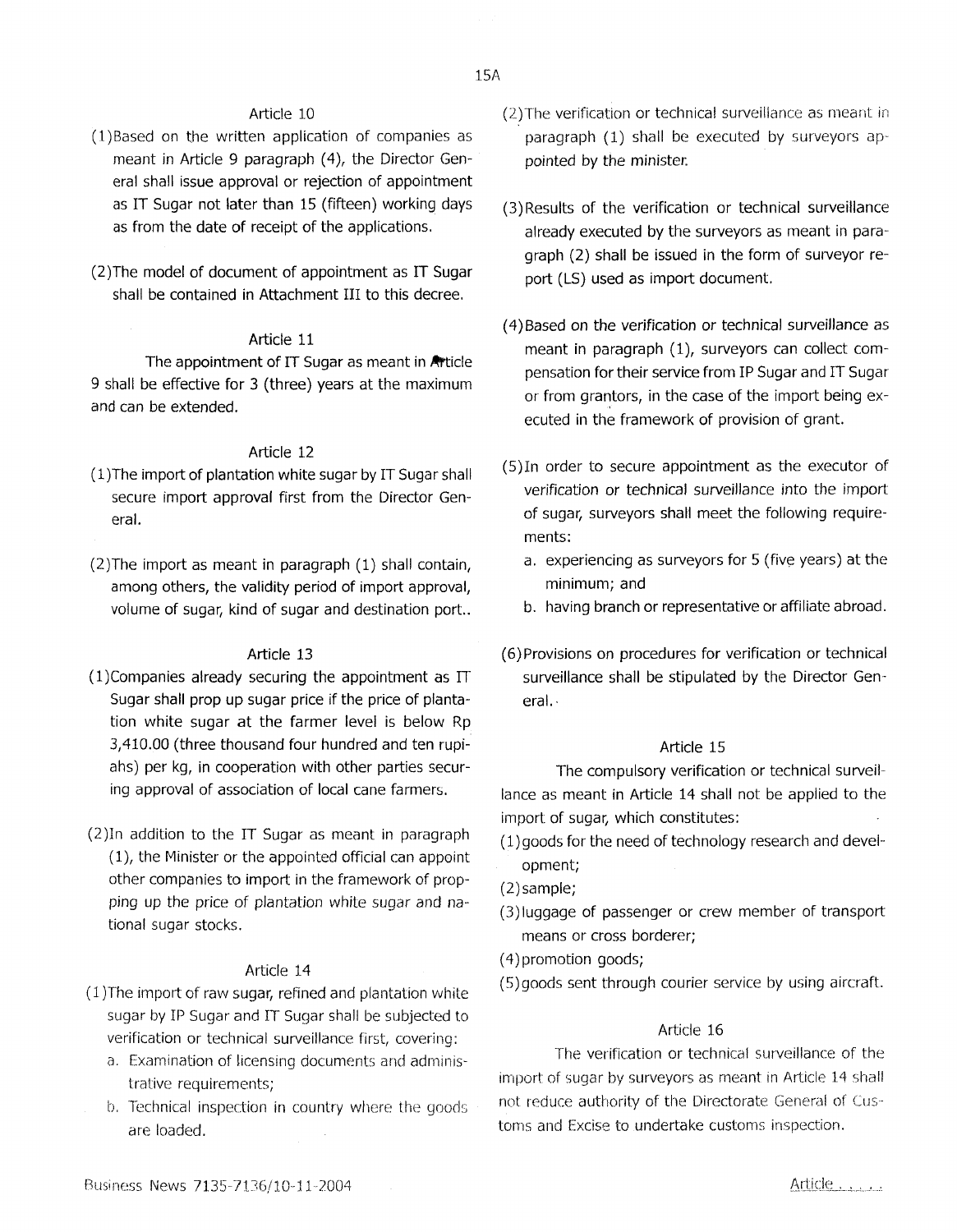- (l)Companies already securing appointment as IT Sugar shall convey written report to the Director General in this case the Director of Import, Ministry of Industry and Trade every month on the realization of the import of plantation white sugar with a copy made available to the Director General of Domestic Trade, Director General of Chemical, Agro and Forest Product Industries, Ministry of Industry and Trade and the Director General of Plantation Production Development, Ministry of Agriculture not later than 15th of the ensuing month after the month when the import is realized.
- (2)The model of the written report of companies already securing appointment as IT Sugar as meant in paragraph (1) shall be as contained in Attachment II to this decree.

#### Article 18

Companies already securing recognition as IP Sugar or appointment as IT Sugar and/or import approval shall be prohibited from transferring and using name of IP Sugar or IT Sugar and/or the import approval to other parties.

#### Article 19

- ( 1) Recognition of IP Sugar or appointment of IT Sugar shall be frozen if the relevant:
	- a. failing to fulfill the obligation to convey the written reports as meant in Articles 6 and 17 two times; or
	- b. committing violation and economic crime related to the abuse of recognition of IP Sugar or appointment of IT Sugar and/or sugar import approval.
- (2)The freezing of recognition of IP Sugar and appointment of IT Sugar as meant in paragraph (1) as well as liquidation shall be done by the Director General.

#### Article 20

- (l)Recognition of IP Sugar or appointment of IT Sugar shall be revoked if the relevant:
	- a. changes, supplements and/or replaces content mentioned in document of recognition of IP Sugar or document of appointment of IT Sugar; or
- b. is declared guilty by the court for violation and economic crime related to the abuse of recognition of IP Sugar or appointment of IT Sugar and/ or sugar import approval.
- (2)The revocation of recognition of IP Sugar or appointment of IT Sugar as meant in paragraph (1) shall be done by the Director General.

#### Article 21

- (l)Sugar imported illegally and by ways violating the provisions in this decree shall be stipulated as goods controlled and owned by the state as meant in Article 2 paragraph (2) of Presidential Decree No. 58/2004.
- (2)The sugar stipulated as goods controlled and owned by the state as meant in paragraph (1) shall be auctioned in accordance with the provisions of the law in force and utilized to meet:
	- a. the need of industries as raw material/auxiliary material; and/or
	- b. the need of consumption outside Java.
- (3)The sugar utilized to meet the need of industries as meant in paragraph (2) point a only can be used for the need of industries and cannot be traded on the domestic market.
- ( 4) The volume of the auctioned sugar as meant in paragraph (2) shall be calculated as part of the total volume of sugar that needs to be imported.

#### Article 22

- $(1)$  With the stipulation of this decree, all legal consequences arising from and al' licenses already issued on the basis of Decree of the Minister of Industry and Trade No. 643/MPP/Kep/9/2002 on procedures for importing sugar shall be declared to remain effective until the legal consequences are completed and the validity period of the licenses expires.
- (2)The provision on compulsory verification or technical surveillance as meant in Article 14 shall come into force three months as from the date of stipulation of this decree.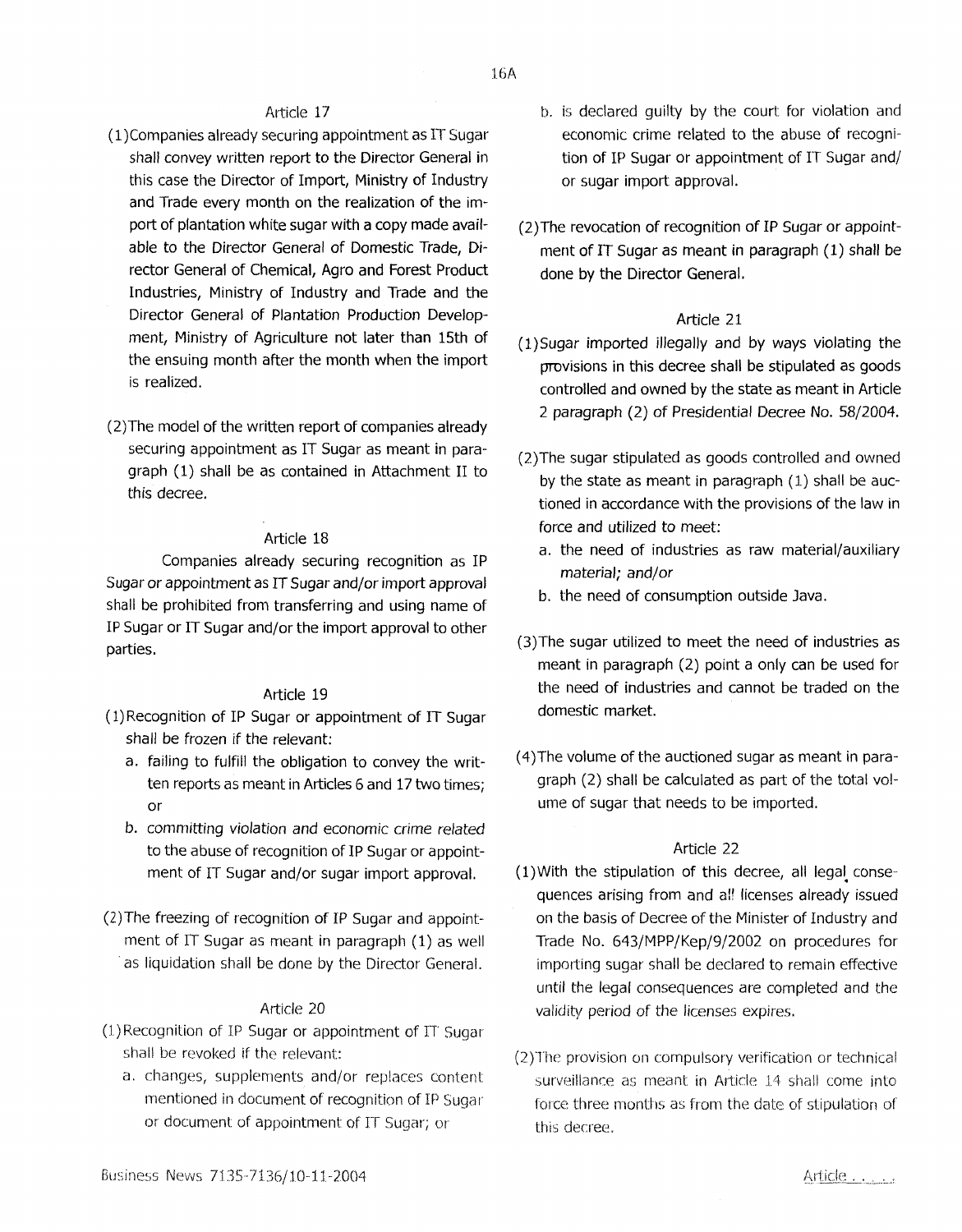The exception from the provisions in this decree only can be stipulated by the minister.

#### Article 24

Technical provisions and matters not yet regulated in this decree shall be stipulated by the Director General.

#### Article 25

The decree shall come into force as from the date of stipulation.

For public cognizance, the decree shall be published by placing it in State Gazette of the Republic of Indonesia.

> Stipulated in Jakarta On September 17,2004 THE MINISTER OF INDUSTRY AND TRADE Sgd RINI M.SUMARNI SOEWANDI

#### **ATTACHMENT** I:

## RECOGNITION TO REFINED SUGAR PRODUCER IMPORTER **NO.** ....

In connection with application of PT ....... No. ........ date ....... And recommendation of the Director General of Chemical, Agro and Forest Product Industries No. ......... date ............ as well as pursuant to Decree of the Minister of Industry and Trade No. 527/MPP/Kep/9/ 2004 dated September 17,2004 on the provisions on the import of sugar, it is herewith granted recognition as: THE PRODUCER IMPORTER OF

- a. RAW SUGAR WITH TARIFF HEADING/HS NO. 1701.11.00.00 AND 1701.12.00.00
- b. REFINED SUGAR WITH TARIFF HEADING/HS NO. 1701.99.11.00 AND 1701.99.19.00

To: Name of company Business line

Address of company and factory Personnel in charge Telp,/Fax No. of company No. of Industrial Business License No. of Special Importer Identity (NPIK) Producer/ Approved Importer Identity Number (API-P/T) Corporate Registry Number (TDP) Taxpayer Code Number (NPWP) Destination port

#### TOTAL NEED

With the provision as follows:

- 1. The import of the refined sugar must meet the provisions and procedures on the basis of Decree of the Minister of Industry and Trade No. 141/MPP/Kep/3/ 2002 dated March 6,2002 and No. 527/MPP/Kep/9/ 2004 dated September 17,2004.
- 2. A. The imported raw sugar has ICUMSA number of 1,200 (one thousand and two hundred) at the minimum;
	- B. The imported refined sugar has ICUMSA number of 45 (forty five) at the maximum.
- 3. The raw sugar or refined sugar is only used for the need of PT ...... and cannot be traded or transferred.
- 4. You are obliged to show the original sheet of this import approval to local customs and excise officer for every activity of the import of goods to complete the import realization controlling card (enclosed), which covers verification of the quantity and kind of the imported goods.
- 5. You are obliged to convey copy of the import realization controlling card as meant in paragraph (2), already given initial and seal by customs and excise officer to the Directorate of Import for every activity of the import of goods not later than 2 (two) weeks after the goods are released from destination port.
- 6. Violation of the provision on the obligation to convey the report is liable to sanction of freezing of recognition as IP Sugar.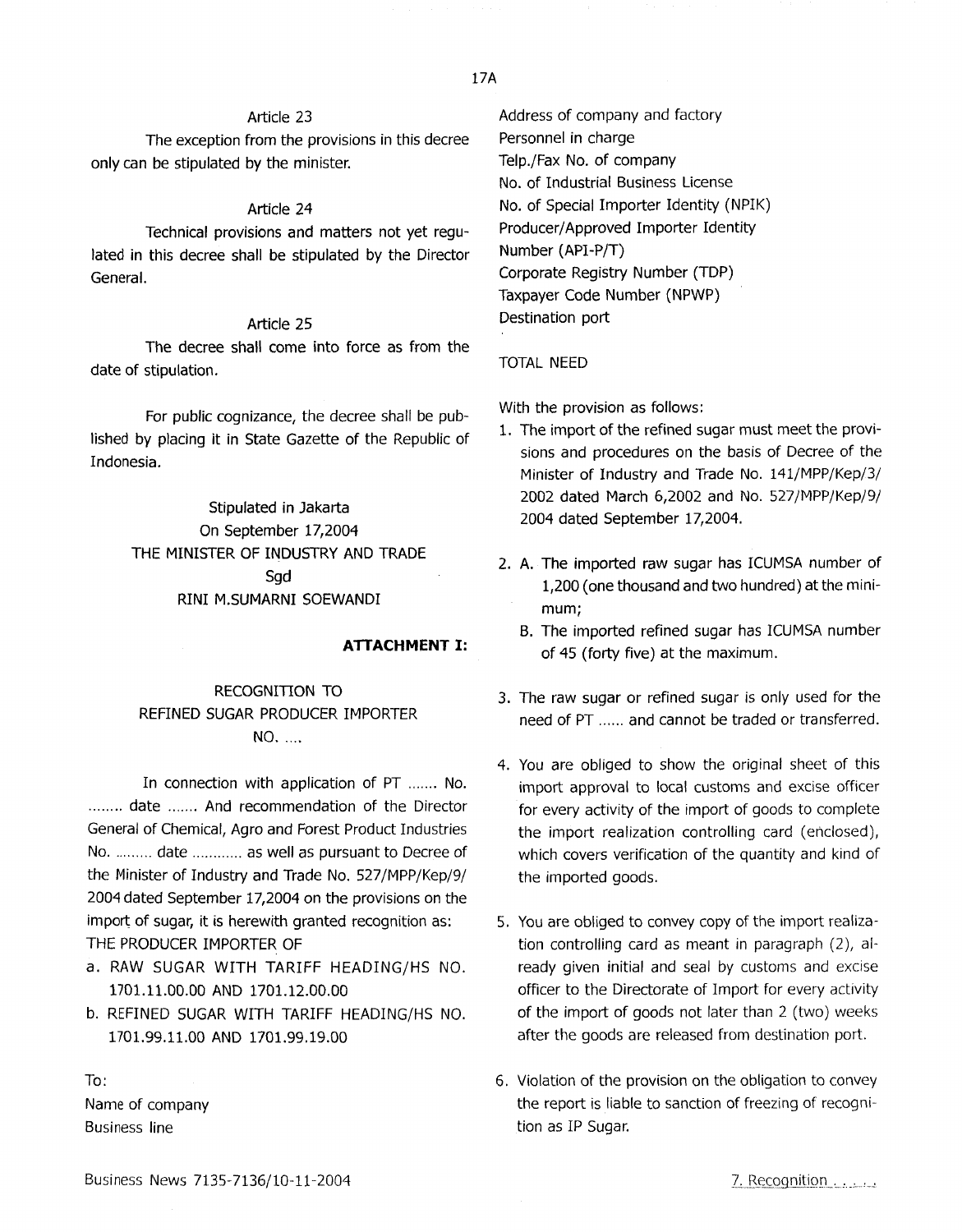- 7. Recognition of IP Sugar is revoked if the relevant changes, supplements and/or replaces content mentioned in the recognition of IP Sugar and declared guilty by the court for crime related to the abuse of IP Sugar.
- 8. The recognition as Producer Importer of Refined Sugar is effective up to ...... , proven the date of registration of customs declaration in the form of manifest (BC I.I) in accordance with the customs provision in force.

## Jakarta,

## THE DIRECTOR GENERAL OF FOREIGN TRADE

CC:

- 1. The Director General of Chemical, Agro and Forest Product Industries, Ministry of Industry and Trade;
- 2. The Inspector General, Ministry of Industry and Trade;
- 3. The Director General of Customs and Excise, Ministry of Finance;
- 4. Provincial Industry and Trade Service ....... .

## **ATTACHMENT** II:

THE MINISTRY OF INDUSTRY AND TRADE THE DIRECTORATE GENERAL OF FOREIGN TRADE M.I. Ridwan Rais Street # 5, Central Jakarta, Telp 3858194, 3858174-74 ext. 1146, 1147

THE IMPORT REALIZATION CONTROLLING CARD

Attachment to Letter No. Name of company No. of API-U/P/T

| REALIZATION OF IMPORT |                |                                    |                |                  |        | REMAINDER OF    | INITIAL OF CUSTOMS    |
|-----------------------|----------------|------------------------------------|----------------|------------------|--------|-----------------|-----------------------|
| No.                   | Date           | No. & date of<br>submission of PIB | Port           | Kind of<br>goods | Volume | IMPORT APPROVAL | <b>EXCISE OFFICER</b> |
|                       | $\overline{2}$ | 3                                  | $\overline{4}$ | 5                | 6      | 7               | 8                     |
|                       |                |                                    |                |                  |        |                 |                       |
|                       |                |                                    |                |                  |        |                 |                       |
|                       |                |                                    |                |                  |        |                 |                       |
|                       |                |                                    |                |                  |        |                 |                       |
|                       |                |                                    |                |                  |        |                 |                       |
|                       |                |                                    |                |                  |        |                 |                       |
|                       |                |                                    |                |                  |        |                 |                       |